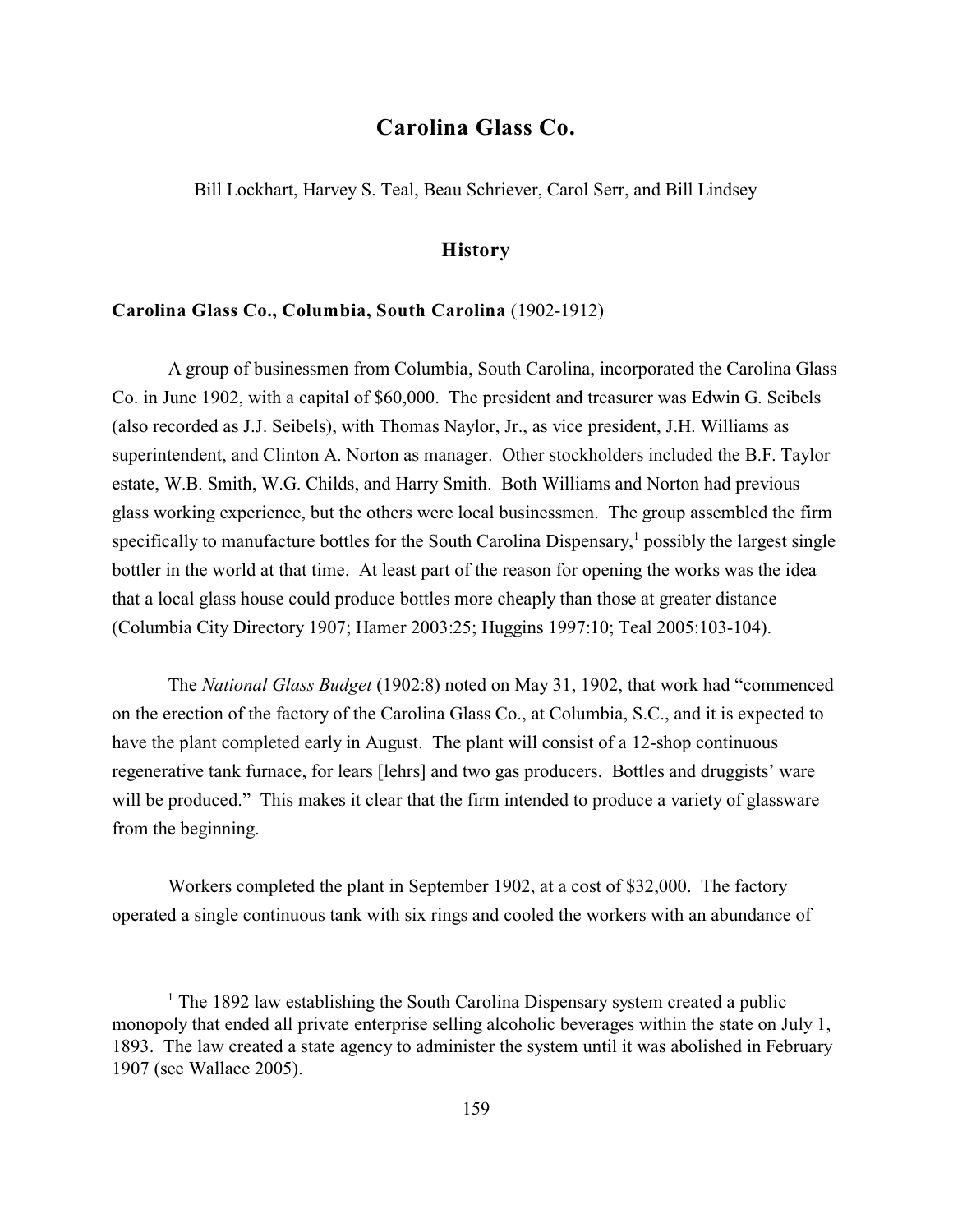electric fans. The plant imported sand from Ulmer, South Carolina, and Lumber City, Georgia; manganese from Newark, New Jersey; soda ash from Wyandotte, Michigan, and Syarcuse, New York; crude oil from New York, box shooks from Wisconsin and North Carolina; and wood fillers from Anderson, Indiana, and St. Louis, Missouri (Teal 2005:104-105).

In December 1902, Carolina Glass purchased the contract for Dispensary bottles from the C.L. Flaccus Glass Co. – including "all snaps tools and molds now used by them for making glass bottles for the said South Carolina Dispensary at fifty per cent of the cost of each of said articles . . . . It being expressly understood and agreed that the said CL Flaccus Glass Company will plug the lettering of all bottom plates and will cut the letters CGC near the bottom of all molds." (Committee Appointed to Investigate the Dispensary 1906:290).<sup>2</sup> Manager Norton, however, stated that the molds were worn out when they arrived, and Carolina Glass never used them (Teal 2005:105).<sup>3</sup> See the section on C.L. Flaccus for information about that company.

According to Teal (2005:106), the first bottle sale recorded by the Carolina Glass Co. was to one Kirkley, probably C.L. Kirkley, a Columbia soda bottler in business from the late 1890s to 1903. This bottle apparently had no manufacturer's mark. The bulk of the firm's output, of course, went to the Dispensary, generally by railroad carload at a freight cost of \$4.00 per car. The glass plant manufactured its own wooden boxes to ship the bottles, each box complete with wooden slat separators to reduce bottle breakage. Each box would hold 18 quarts, 36 pints, or 60 half-pint flasks (Teal 2005:106).

Because the Carolina Glass Co. was the first glass house in the state, the firm had to import glass blowers and all skilled workers. As a result, the plant was a union shop, paying union wages. By 1906, the firm employed 240 workers at an annual payroll of \$250,000; however, 1906 marked the year when Carolina Glass lost its Dispensary contract after the

 $2$  Although this is purely speculation, it is curious that Flaccus would sell a lucrative contract with one of the largest bottle buyers in the U.S. Subsequent information suggests that some of the stockholders and/or management of Carolina Glass was involved personally with principals of the Dispensary – who may have pressured Flaccus to sell the contract.

<sup>&</sup>lt;sup>3</sup> As noted in the Containers and Marks section, Norton was incorrect. Some Carolina Glass molds show altered Flaccus basemarks. These could only have been the former Flaccus molds.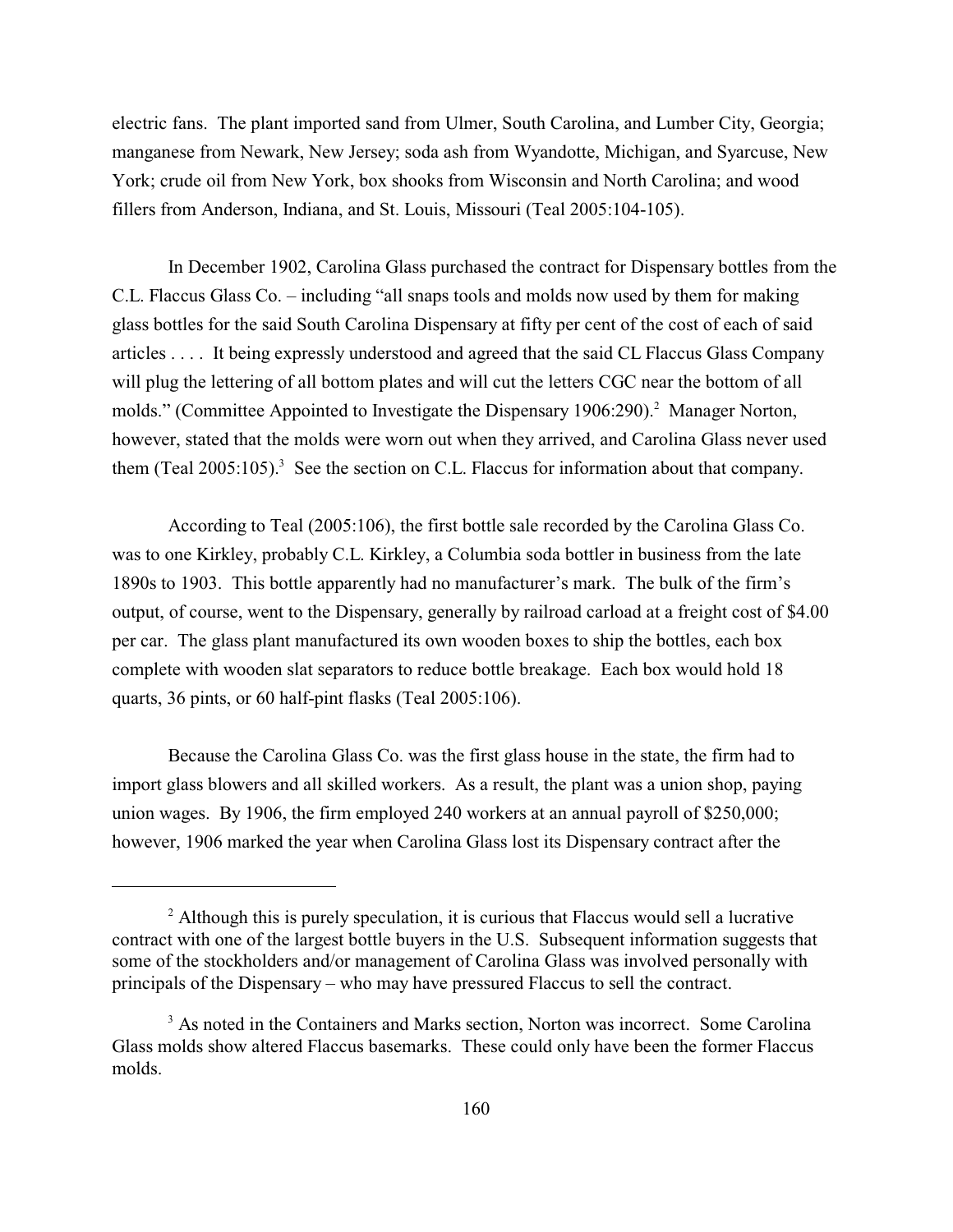delivery of ca. 1,000 carloads of bottles. This greatly reduced the business for the plant (Teal 2005:106-107). The Carolina Glass Co. appeared in the 1905 Thomas Register (1905:105), although it did not list any products. The company made "Prescription; Beer; Soda; Wine; Proprietary Medicine; Brandy; Packers' [and] Preservers'" ware by 1907 and continued that listing in 1909 (Thomas Publishing Co. 1907:161; 1909:202).

The Dispensary closed on February 16, 1907, as a result of clearly evidenced corruption, graft, and mismanagement. The Dispensary had purchased such items as bottles, labels, and liquor at a great loss in profit to the state. The Carolina Glass Co. was apparently part of the profiteering, leading to an investigation of the glass house (Huggins 1997:10; Wallace 2005:43).

When the Dispensary ceased operation, the State Legislature authorized counties the option to establish their own dispensaries. A total of 25 South Carolina counties exercised the option and created their own dispensaries – and most of these contracted with the Carolina Glass Co. to supply their bottles. The glass house again prospered (Teal 2005:107; Wallace 2005:43).

South Carolina adopted local option for alcohol sales. Each county could establish a county dispensary or could abolish alcohol sales entirely. In 1909, all but six counties within the state voted to be "dry," again greatly reducing the glass house market base. Between 1906 and 1915, the number of county dispensaries fluctuated between six and fifteen.b

Early in 1910, trouble arrived from a different direction. Carolina Glass had made a claim that the state owed the glass house \$23,013.75 for unpaid merchandise. The commission formed to investigate the corruption of the Dispensary, however, found that Carolina Glass had overcharged the Dispensary by \$51,432.99, leaving a balance owed by the glass house of \$28,419.24. The court delivered its verdict on February 23, 1910. An appeals court rapidly handed down a decision on November 17 of the same year, supporting the lower court. The Dispensary owed the money (*National Glass Budget* 1916:3; West Publishing Co. 1913:636).

To make the financial situation worse, Carolina Glass delivered a final load of glassware to the county dispensary board for Richland County – one of the last of remaining county dispensaries – between February and December 1910. Although the Richland County Dispensary remained operational until 1915, it apparently defaulted on its payment to Caroling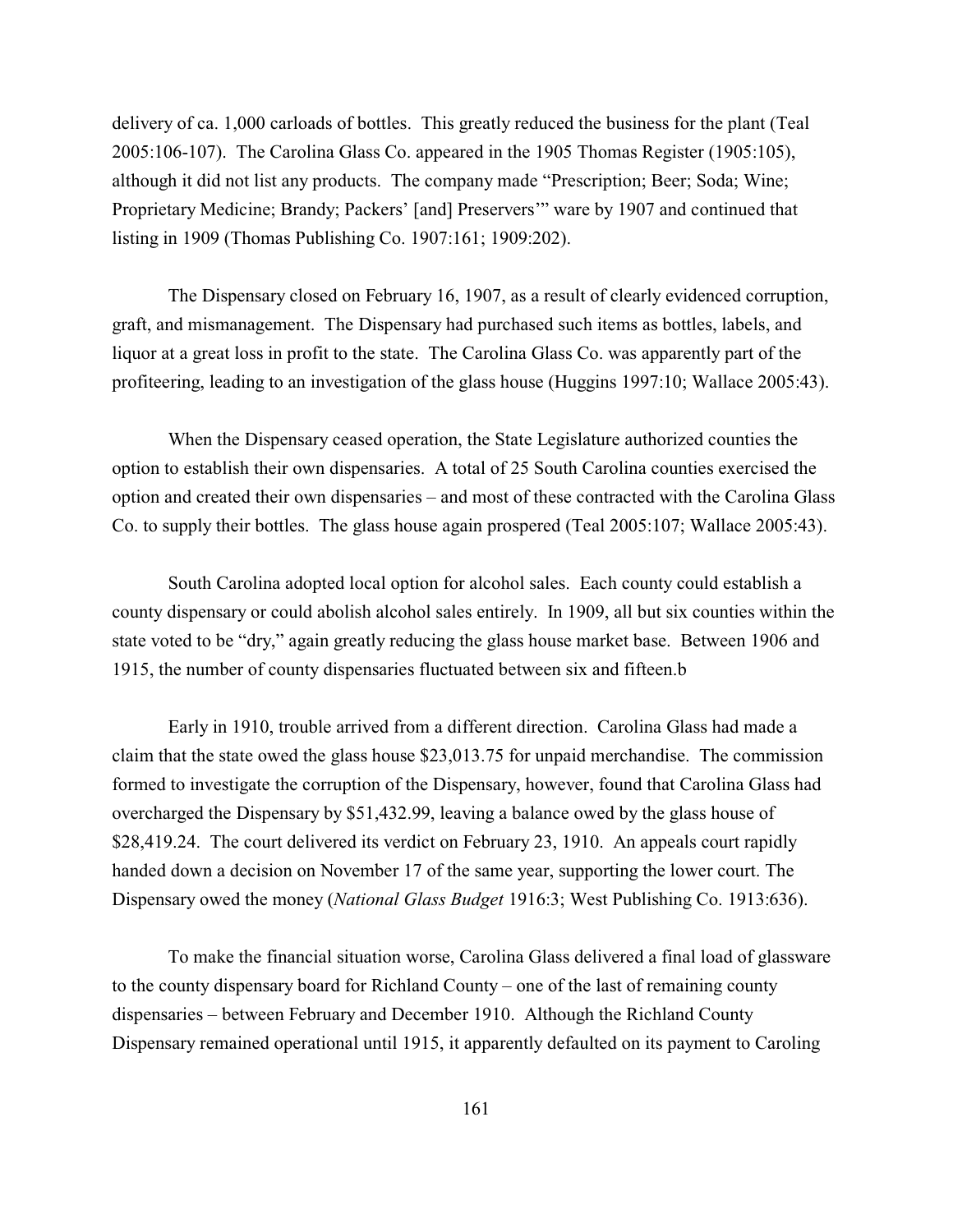Glass – owing the glass house \$17,550.07. The debt was eventually remanded to the state. When Carolina Glass requested payment from the state, the glass house was informed that the money had been applied to the \$28,419.24 debt described above. When Carolina Glass sued for the funds, the courts upheld the state's actions (West Publishing Co. 1913:637-640).

In addition, the glass house was having labor problems. In late June 1910, the firm notified the Glass Bottle Blowers Assn. (GBBA) that it expected its blowers to work during the summer months – despite union rules prohibiting summer labor – possibly for extra income to pay the money owed the state due to the judgement. Because the union would not allow its members to work in the summer, Carolina Glass signed a contract with the American Flint Glass Workers Union to take charge of the plant during that period. The Flints agreed to admit GBBA members to its ranks free of charge if they would consider summer work (Glass Bottle Blowers Association  $1910:32$ ).<sup>4</sup>

The timing was perfect. The Charles Boldt Co. had recently discharged many of its blowers after the plant installed Owens Automatic Bottle Machines, so the Flints "gathered up" the displaced workers and relocated them to Columbia. Understandably irritated, the GBBA voted unanimously to "call the men out" (i.e., begin a strike) on June 23, 1910 (Glass Bottle Blowers Association 1910:32-33). It is unclear how long the strike lasted, but this certainly weakened the position of the firm.

The combination of the court pressure, the strike, a total of \$40,563.82 in lost revenue (the state and Richland County debts), and the reduced liquor bottle sales apparently produced more strain than the company could withstand. It is highly likely that glass production ceased by the end of 1910. On October 28, 1911, John J. Abney noted that "the Glass Company is in a derelict shape." The statement was apparently accurate. The Carolina Glass Co. closed its doors in 1912 (*American Glass Review* 1934:173; Teal 2005:108).

Even though the plant was officially closed, Carolina Glass appeared on a 1913 list as using one continuous tank with nine rings to make "prescription and beer" bottles and flasks

<sup>&</sup>lt;sup>4</sup> Typically, the GBBA represented bottle blowers, while the "Flints" supported laborers who made glass tableware and novelties. This division created a great deal of tension within the industry, especially among factories that made both bottles and tableware.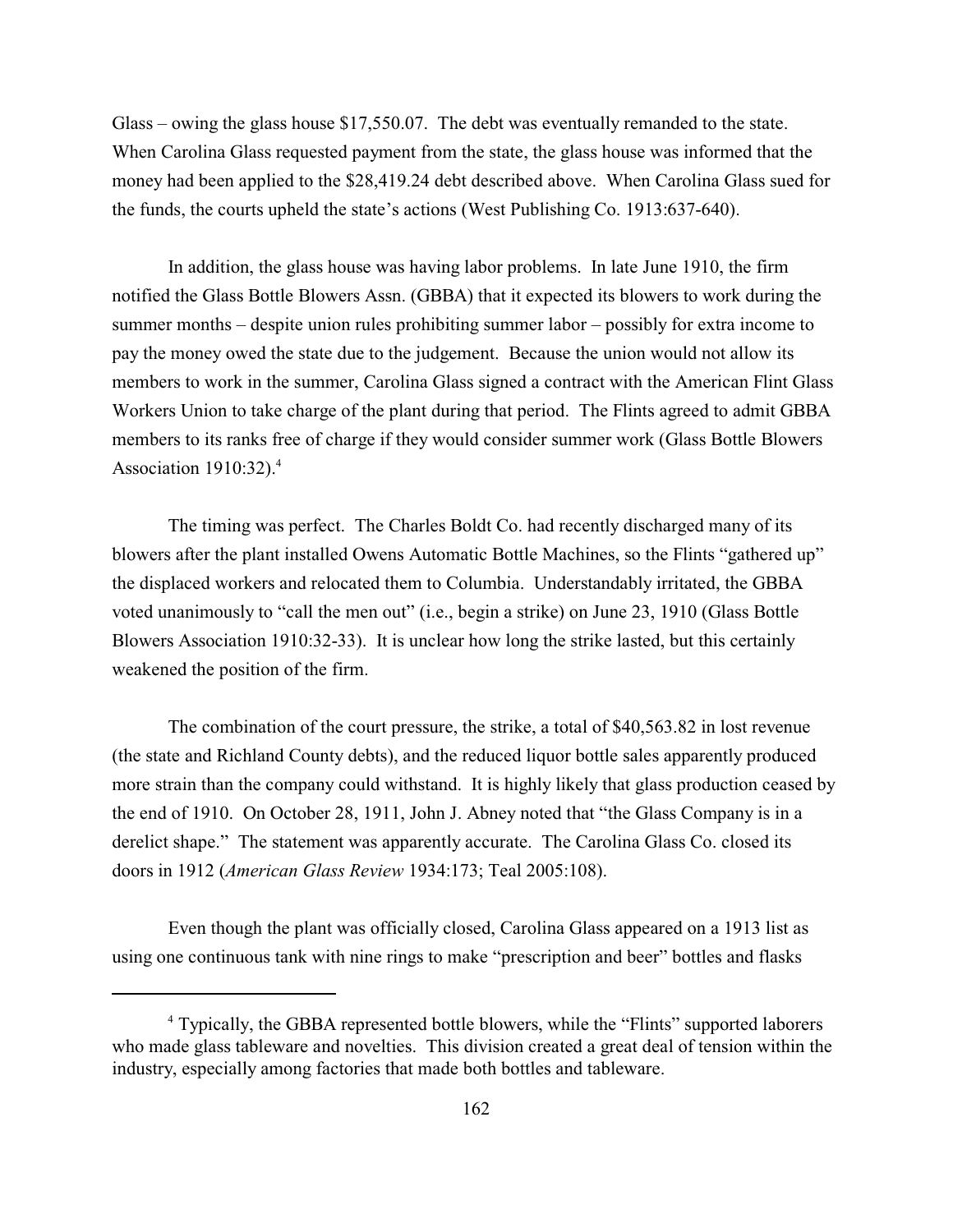(*Journal of Industrial and Engineering Chemistry* 1913:954). The Carolina Glass Co. also continued to be listed in the Thomas Registers as late as 1921. (Thomas Publishing Co. 1921:782). The Registers clearly did not keep good contact with southern glass houses.

### **Containers and Marks**

During the eight years the Carolina Glass Co. was in business, it produced a large variety of bottles. Its output included several container types for the South Carolina Dispensary as well as soda, beer, prescription, proprietary medicine, wine, brandy, and packers' bottles. Another unusual item was jardinieres – decorative flower pots or urns.

The Carolina Glass Co. began production specifically to manufacture flasks and bottles for the South Carolina Dispensary. Between 1893 and March 1899, Dispensary bottles were embossed with the Carolina Palmetto tree and crossed log emblem, after ca. 1896, the initials of the glass house. Carolina Glass also made unmarked half-pint "rib ovals" and



Figure 1 – Demijohns stacked at the Carolina Glass Co. (Teal 2005:106)

quart "Brandy 4s" that were filled by the Dispensary and only marked with paper labels. These were sold by local dispensaries. In addition, the plant made large numbers of rattan-covered demihohns that were filled with wine or alcohol for use by druggists (Figure 1). All of these were probably unmarked (Teal 2005:107).

Teal (2005:107) recorded some of the customers of the Carolina Glass Co., including the Richland Distilling Co., Marray Drug Co., Augusta Brewing Co., and Sommers & Co. By 1906,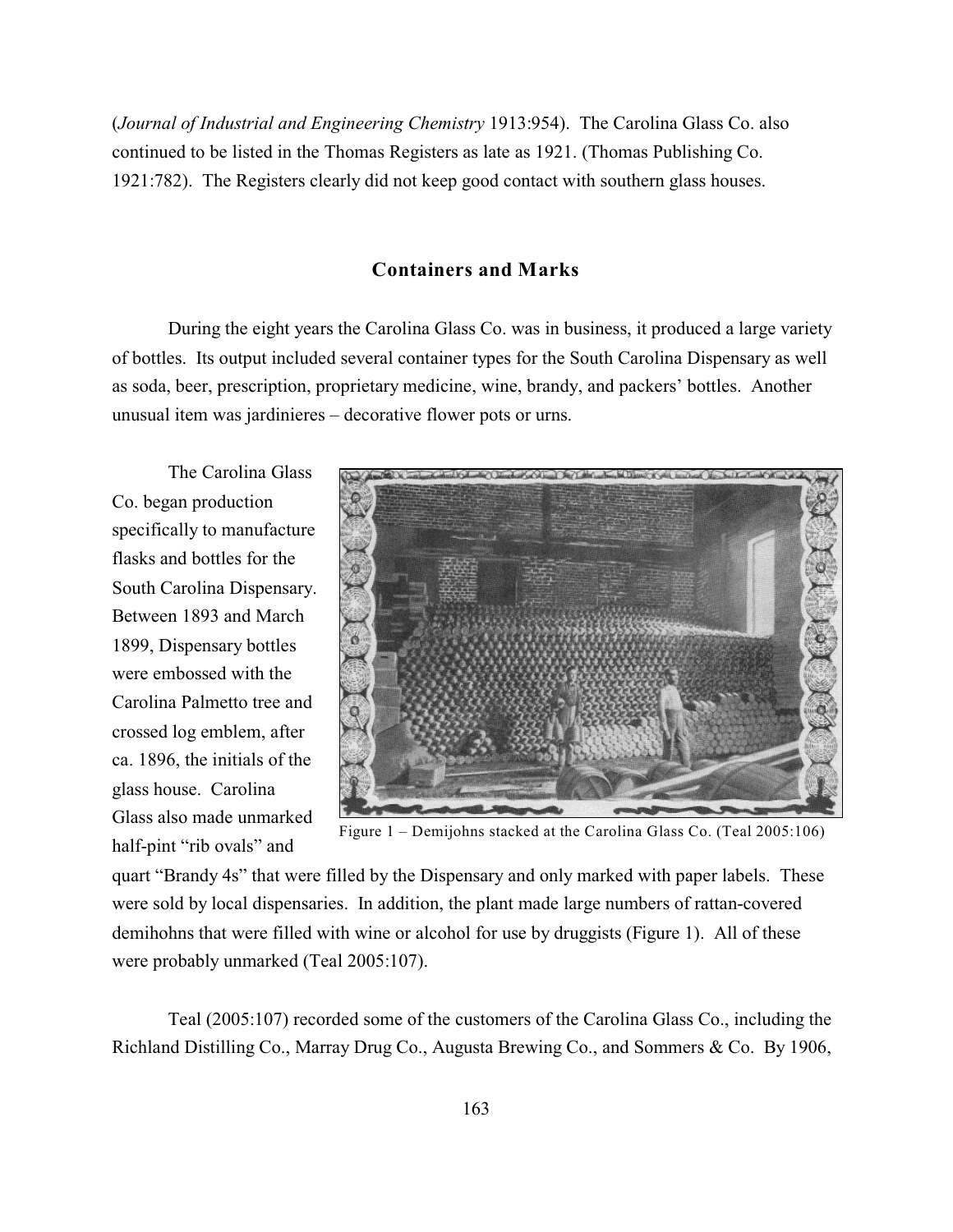Carolina Glass had 400-500 customers (Teal 2007:107). Although it is clear that the bulk of the non-Dispensary bottles were unmarked, it is very likely that some of these beer, soda, liquor, and/or prescription bottles bore the initials of the glass house.

#### **C.G.Co.** (1902-1911)

The Carolina Glass Co. embossed its "C.G.Co." initials on South Carolina Dispensary bottles and flasks between 1902 and 1906. It is also possible that the firm also placed its initials on selected other bottles for some of its customers – although it is virtually certain that many (possibly most) of its non-Dispensary products were unmarked.

#### **Dispensary Bottles and Flasks**



Figure 3 – Monogram flask (Treasurenet)

Teal (2005:107) noted that the Carolina Glass Co. produced "whiskey and beer

Figure 2 – Monogram quart bottle (eBay)

bottles for distilleries and breweries in the variety of sizes and shapes that were in vogue at the time." The main buyer, however, was the Dispensary.

Carolina Glass Co. marks were only found on monogram bottles and flasks (Figures  $2 \& 3$ ) – never on ones with the palmetto tree design. The C.G.Co. initials were ca. 1/8" tall on the half-pint flasks in a slight arch on the back heel (Figure 4). On round quart bottles, the

initials were horizontal at the rear heel, with an uppercase "O" in "CO" (Figure 5). These initials were smaller than on California Glass Co. bottles (Teal 2005:103-108, 149; Harvey Teal, personal communication, 10/17/2006) (Figure 6).



Figure  $4 - C.G.CO. - flask heel (eBay)$ 

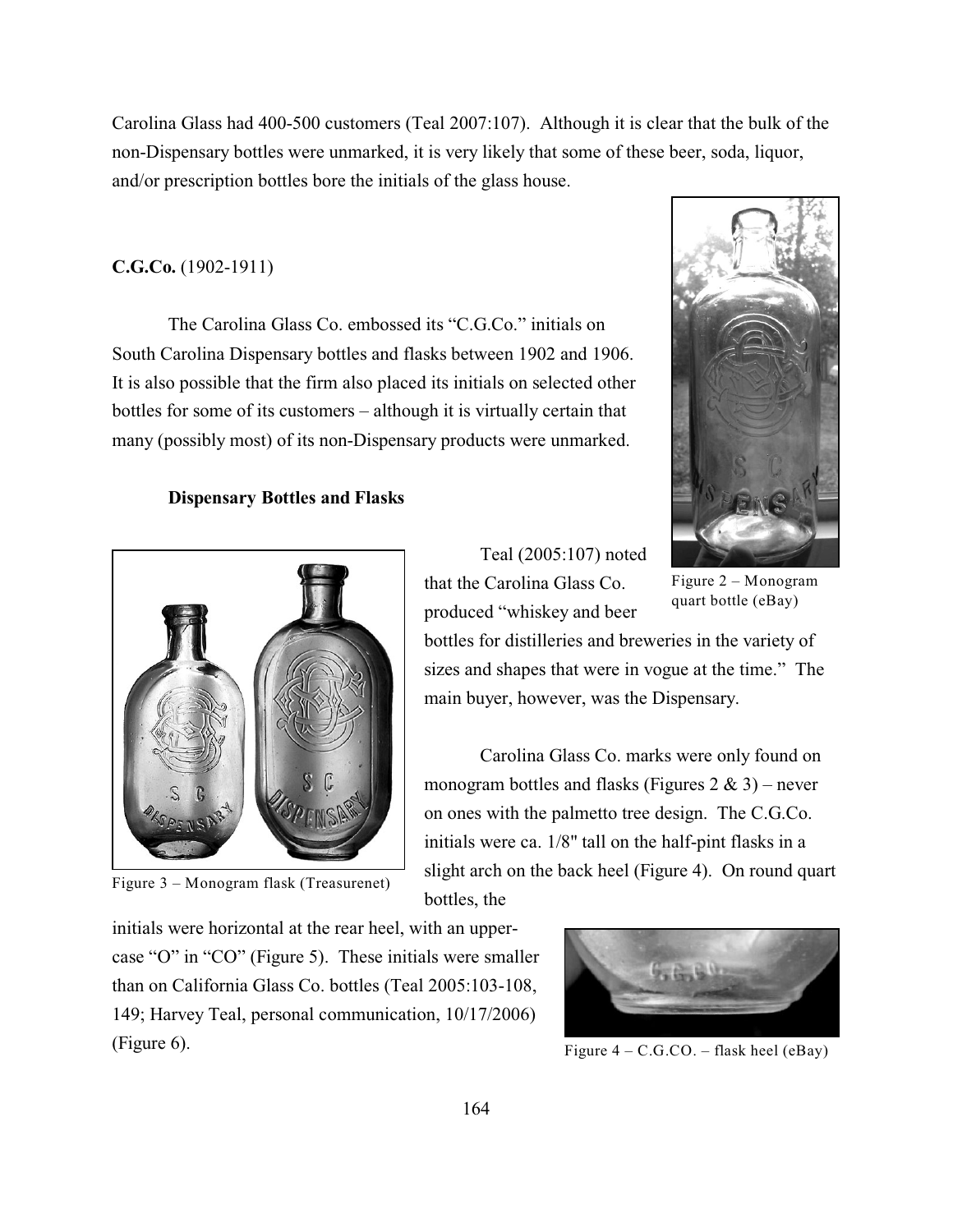The vast majority of Dispensary bottles with the C.G.CO. logo were made by the Carolina Glass Co. According to Teal (2005:109), the California Glass Co. shipped a total of 16 boxcars of bottles to the South Carolina Dispensary during the 1898-1899 period. However, the Carolina Glass Co. shipped ca. 1,000 boxcar loads between 1902 and 1906, more than all other manufacturers combined!<sup>5</sup> Carolina Glass produced ca.  $62.5$  times as many bottles as California Glass.





Figure 6 – Comparison of California Glass Co. (l.) and Carolina Glass Co. (r) initials (eBay)

Figure  $5 - C.G.CO. - bottle heel (eBay)$ 

According to Huggins (1997:11):

It is of interest to note that some of the bottles bearing the mark of C.L. Flaccus are identical to those of the Carolina Glass Company, the reason being that Carolina Glass Company used molds acquired from C.L. Flaccus. Some bottles exhibit a faint "C.L.F.G.CO." and a superimposed "C.G.CO.," which probably represents an attempt to change the former mark on newly acquired molds.

One eBay example had the typical small "C.G.CO." in an inverted arch on the heel and a large "CG" (and possibly another letter) on the base (Figure 7). This may be an example of the molds Huggins noted.

 $5$  Between 1893 and 1906, all companies combined shipped ca. 1,725.5 boxcar loads of bottles to the dispensary. Thus, the Carolina Glass Co. produced ca. 58.1% of all bottles used by the dispensary, although all of these figures are approximate. The records do not show what size each boxcar was or whether they were all full. A carload of half-pint flasks would also hold considerably more containers than one of quart bottles.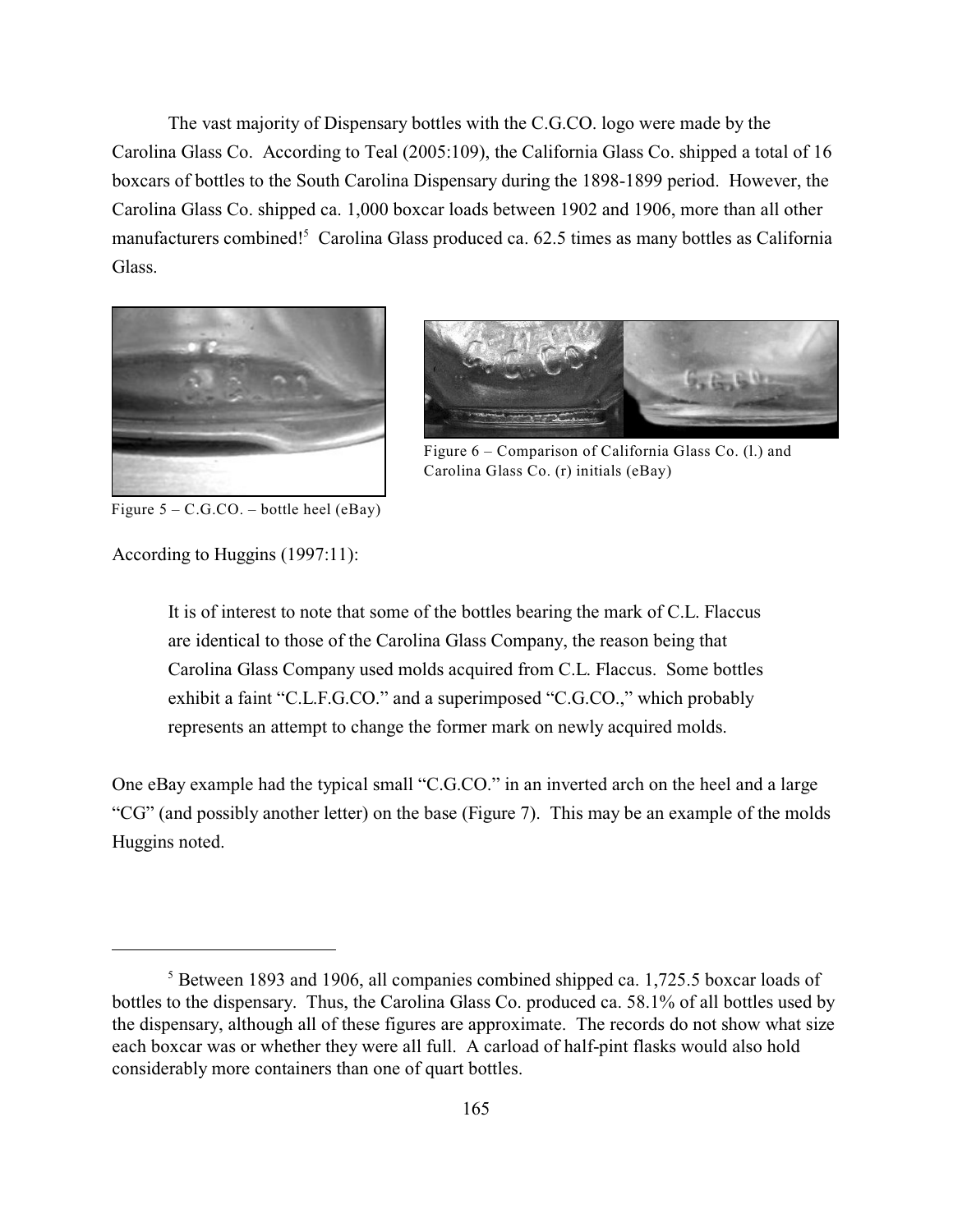We have noted that cylinder whiskey bottles were embossed on the heels with the C.G.CO. mark. All the initials that we have observed on quart bottles have had a "G" was engraved with a downwardly sweeping serif (similar in shape to a reversed comma or dog's tail) and a capital "O" in "CO." In some cases a two-digit number was embossed on the base.

Toulouse (1971:116-117) showed this mark "found on a whiskey or wine bottle made in a three-part mold." Although he could not identify the company, he dated the mark "circa 1870 to 1880." Toulouse may have had his dates for the process confused.



Figure  $7$  – Heel & Base of former Flaccus bottle (eBay)

The bottles usually described as three-piece (or three-part) molds are those similar to the one pioneered by Henry Ricketts in 1821. In this type of process, the body of the bottle is blown into a dip mold with two hinged parts at the shoulders that form the shoulders and lower neck of the bottle. According to Jones and Sullivan (1898:30), these were in use from 1821 until the 1920s, although they admit that by the "late-19th century," this process had virtually disappeared from the liquor trade. Toulouse was probably referring to the Dispensary bottles from a hand-written reference sent by a collector. We have not seen any other referrals to a bottle of this type.

As an interesting footnote, the Carolina Glass Co. used some, perhaps many, of the old Carolina Dispensary bottle molds to make bottle for the county dispensaries. These were altered to remove the side embossing, so that the bottles could be used with paper labels. Generally, however, the firm did not remove the C.G.CO. logos, so the bottles maintained the marks. One of the authors (Teal) has discovered some of these bottles without the labels; therefore, flasks and bottles with no Dispensary identification – but *with* the C.G.CO. logos – may be found.

#### **Soda and Beer Bottles**

The C.G.CO. logo has also been reported on numerous Pepsi-Cola and Coca-Cola bottles, mostly from the southern states (e.g., Ayers 1997; 2001). In addition, a large number of beer bottles and various soda bottles with the mark were used in Midwest and Eastern cities. In our sample, the logos fall into four configurations, and these are discussed in detail in the Cohansey Glass Co. and Coshocton Glass Co. sections.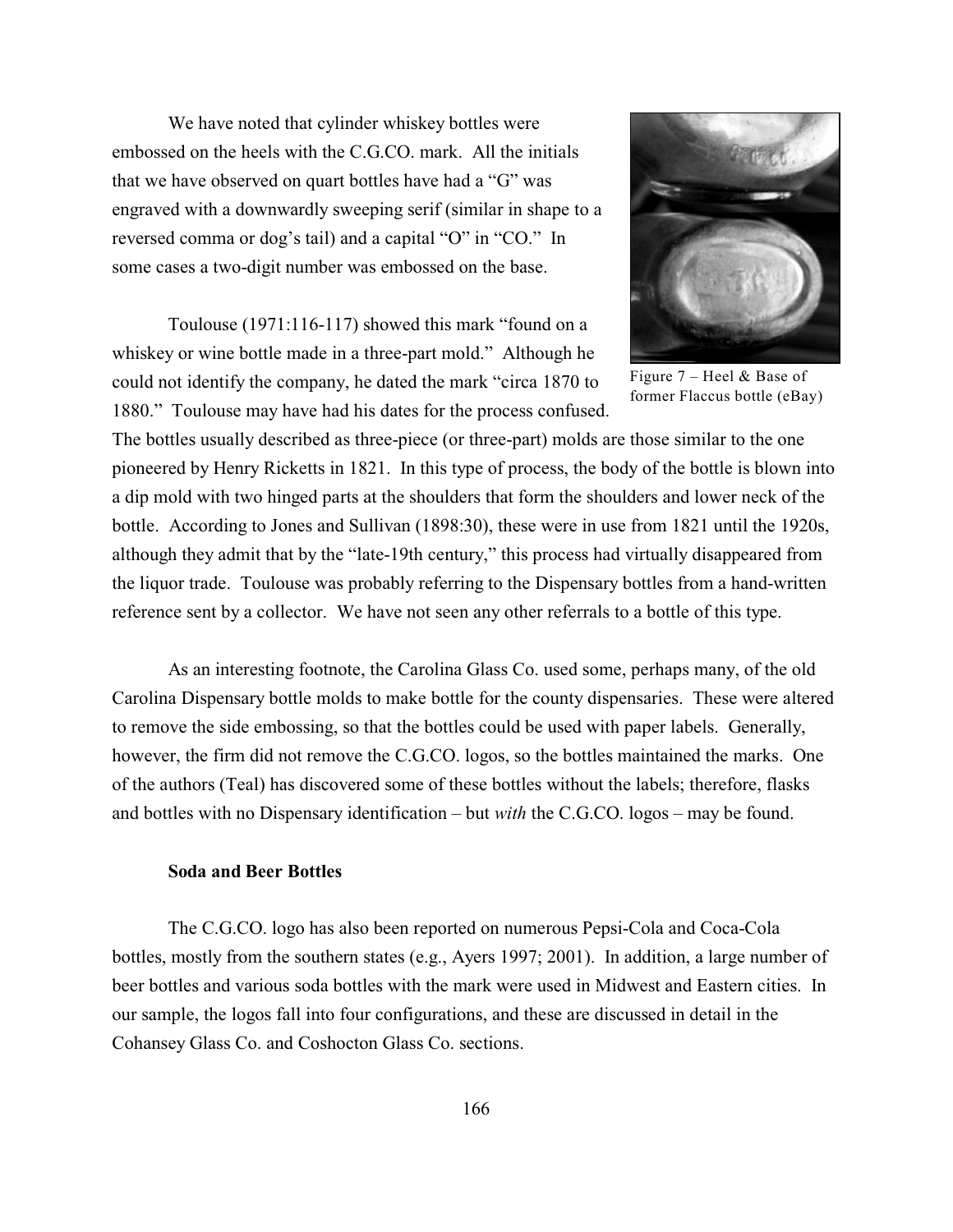Teal (2005:107) noted that bottles from many local South Carolina "soda and mineral water establishments" were embossed with C.G.Co. and suggested the Carolina Glass Co. as the producer. The company mainly manufactured "½ pint, pint, and quart crown-capped bottles for their soda and mineral water customers." It thus seems reasonable to accept the Carolina Glass Co. as the manufacturer of soda bottles with C.G.CO. logos made for Southern bottlers – *except* that many of the Pepsi bottles, marked with exactly the same logos as the earlier bottles, were apparently made during the 1910-1915 period – after the Carolina Glass Co. closed.

In addition, Harvey Teal and another collector searched a "waster" dump (i.e., a site used to dispose of broken bottles) in an attempt to find non-Dispensary fragments embossed with C.G.CO. logos. They found only one example, suggesting that the Carolina Glass Co. used the logo rarely if at all on bottles aside from the ones for the Dispensary. Because of this and other considerations (discussed in the Coshocton Glass Co. and Cohansey Glass Co. sections), we have eliminated the Carolina Glass Co. as a user of the C.G.CO. logo *on soft drink and beer bottles*. Although Carolina Glass made beer and soda bottles (as well as other types), we find no compelling evidence that the firm used a logo on any bottles – except when required to do so by the Dispensary.

#### **C followed by a four-digit code**

Bill Porter (personal communication 2/30/2010; 11/15/2010; 1/5/2014) reported "C + 4" basemarks (i.e., the letter "C" – sans serif – followed by a four-digit number) on straight-sided Coca-Cola bottles – as well as two with three-digit numbers. Porter noted several examples of marks and the cities associated with the bottles:

C.491 – Norfolk, Virginia (Figure 8) C.492 – Elizabeth City, North Carolina C.1113 – Monroe, Louisiana [third number is not fully legible] C.1163 – Lexington, North Carolina (Figure 9)

C.1728 – Leesburg, Florida



Figure 8 – C.491 Coca-Cola base (Bill Porter collection)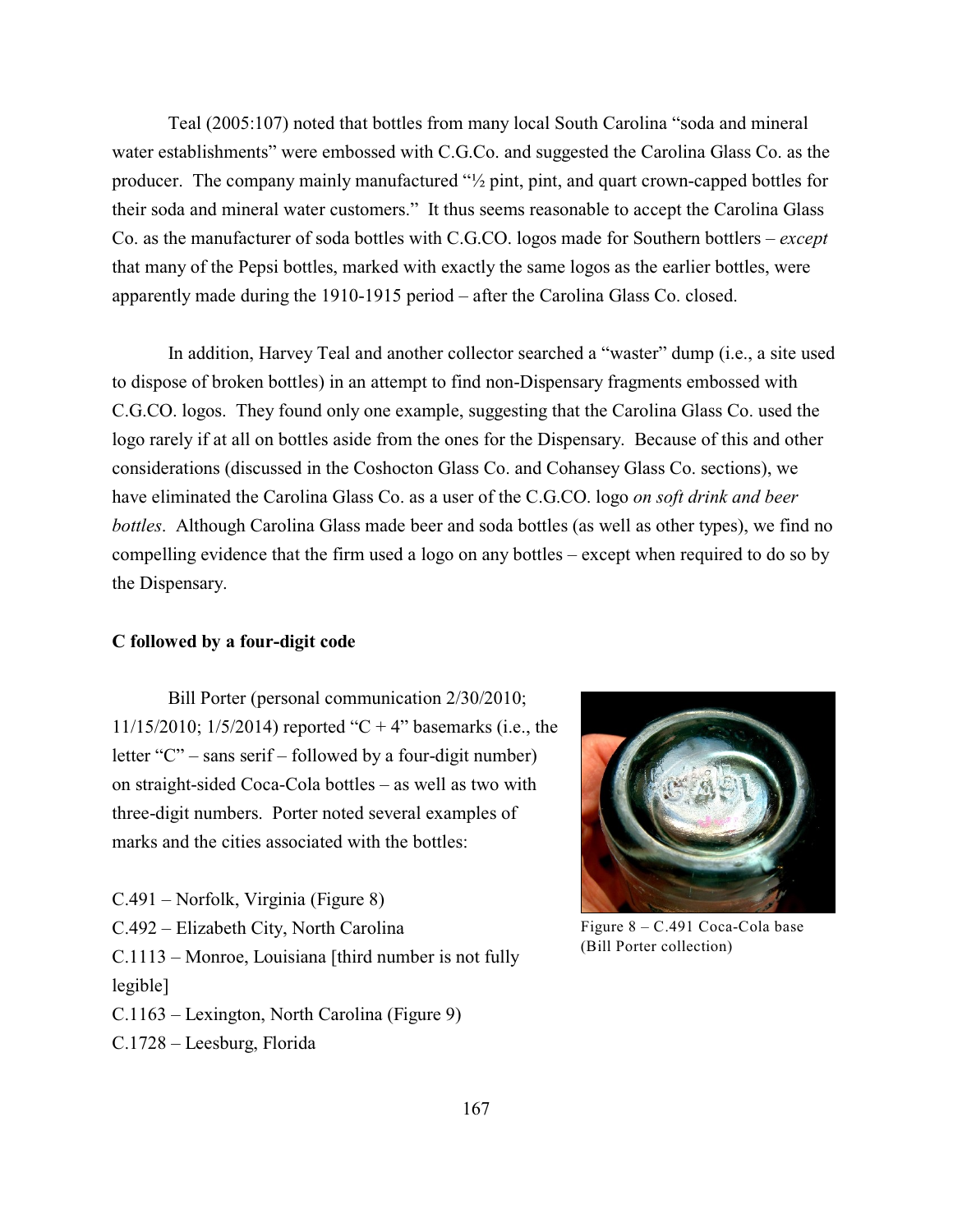- C.1761 New Bern, North Carolina C.1820 – Rocky Mount, North Carolina C.1825 – Emporia, Virginia
- 
- C.1825 New Bern, North Carolina

Many of these "C" marks are followed by a period, then the number. Many were also double stamped on the base (especially visible in Figure 8). This technique appeared on mouth-blown bottles as early as 1890 but was rare until 1895 or later. It was most common during the early  $20<sup>th</sup>$  century until ca. 1914, although the process never became the norm. For possible explanations, see the section on the American Bottle Co.



Figure 9 – C.1163 Coca-Cola base (Bill Porter collection)

Porter (2012:62) originally reported these marks as

"still a mystery" and speculated that the unusual logo/number combination could have been a result of differences between the two major Coca-Cola franchise divisions at the time. Porter stated that all of these bottles would have been made "well before 1912" – a statement supported by the double stamped basemarks. Because all of these were used by Southern bottlers, the Carolina Glass Co. is a good candidate for user of the mark. There is also a chance that the Cumberland Glass Mfg. Co. used the mark instead (see that section for more discussion).

Although the early histories for requirements are currently unknown, Coca-Cola eventually demanded that its bottle suppliers emboss logos and specific codes on all bottles made for Coca-Cola franchises. Coca-Cola probably made a request for logos early – possibly by 1900 – although we have not found any documentation to support this idea. Much later – on May 13, 1918 – Coke required manufacturer's marks to be embossed on the bases of its bottles by all glass houses (Lockhart & Porter 2010). These "C+4" marks may thus be in response to a Coca-Cola request.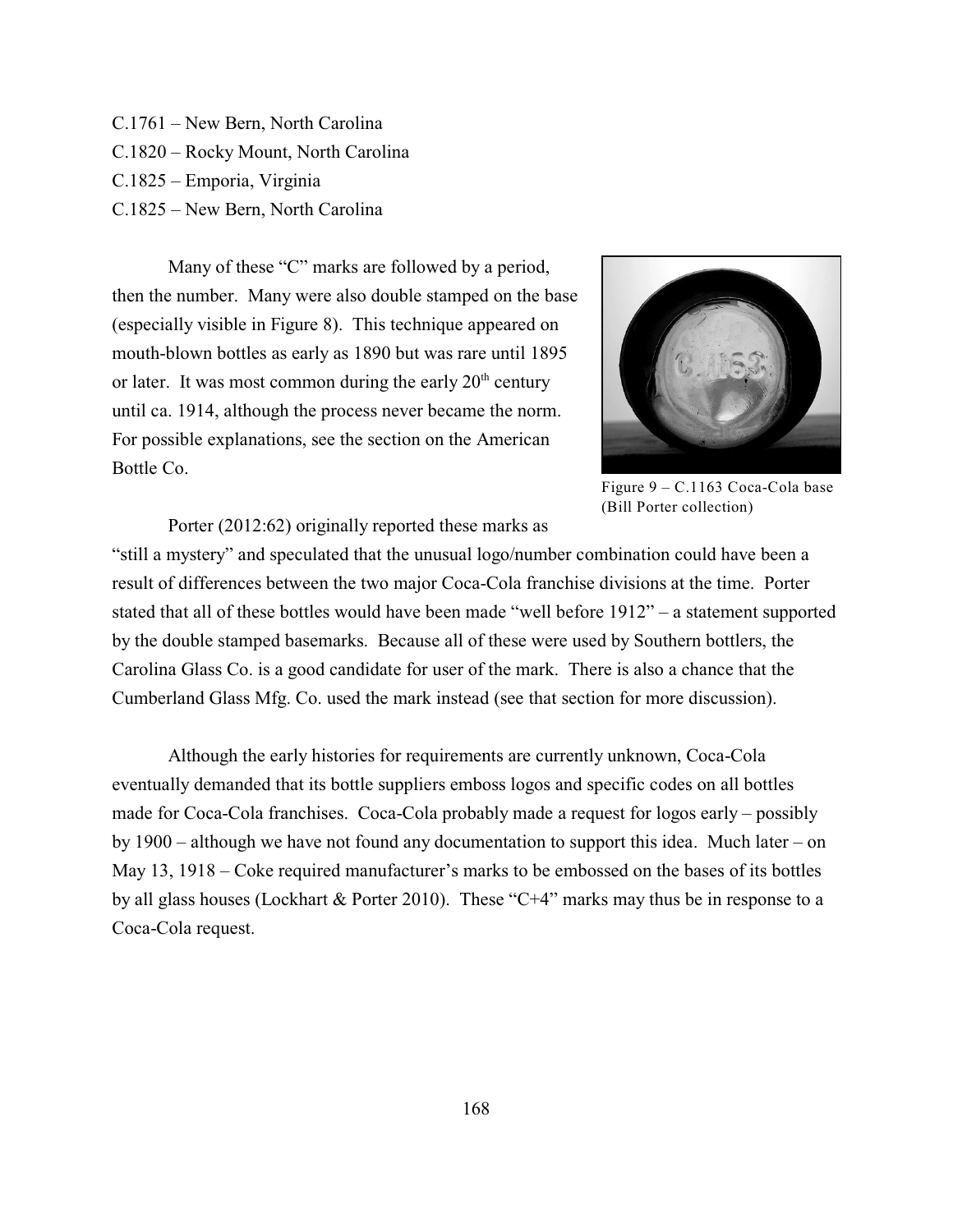### **Discussion and Conclusions**

After ca. 1896, the Carolina Glass Co. was the major producer of containers for the South Carolina Dispensary system from 1902, when the company began, to 1906, just before the Dispensary closed. Until 1910, the glass house made bottles for many of the county dispensaries. A combination of curtailed business from the dispensaries, labor issues, and garnished payments forced the plant to close during late 1910. Although the plant also made bottles for many local companies, their orders were insufficient to overcome the losses.

It should be noted that the 1911 Columbia city directory listed seven glass blowers, a bookkeeper, and a manager as employees of the Carolina Glass Co., and the firm remained listed in the 1912 directory. It was common throughout the U.S. for city directories to list out-ofbusiness firms for two or more years. This is likely an example. As further evidence for the 1910 closure, Harry M. Brewer, manager of the Carolina Glass Co. in 1910 was not listed at all in 1911 and was manager of the Carolina Gay-Ola Co. in 1912.

The South Carolina Dispensary required its suppliers to emboss their initials on the containers they supplied. Both the California Glass Co. and, later, the Carolina Glass Co. used "C.G.Co." with a lower-case "o" in "Co" on Dispensary flasks. Both also used "C.G.CO." with a capital "O" in "CO" on round quart bottles for the firm. Since the letters used by the Carolina Glass Co. were smaller, it is easy to recognize which container was made by each glass house. We have found no evidence that the Carolina Glass Co. used its initials on other (non-Dispensary) bottles, although it may have used the letter "C" followed by a three- or four-digit number on the bases of some straight-sided Coca-Cola bottles.

## **Acknowledgments**

Our gratitude to Bill Porter for supplying data and speculation about C.G.CO. initials and C. + number logos on Coca-Cola bottles.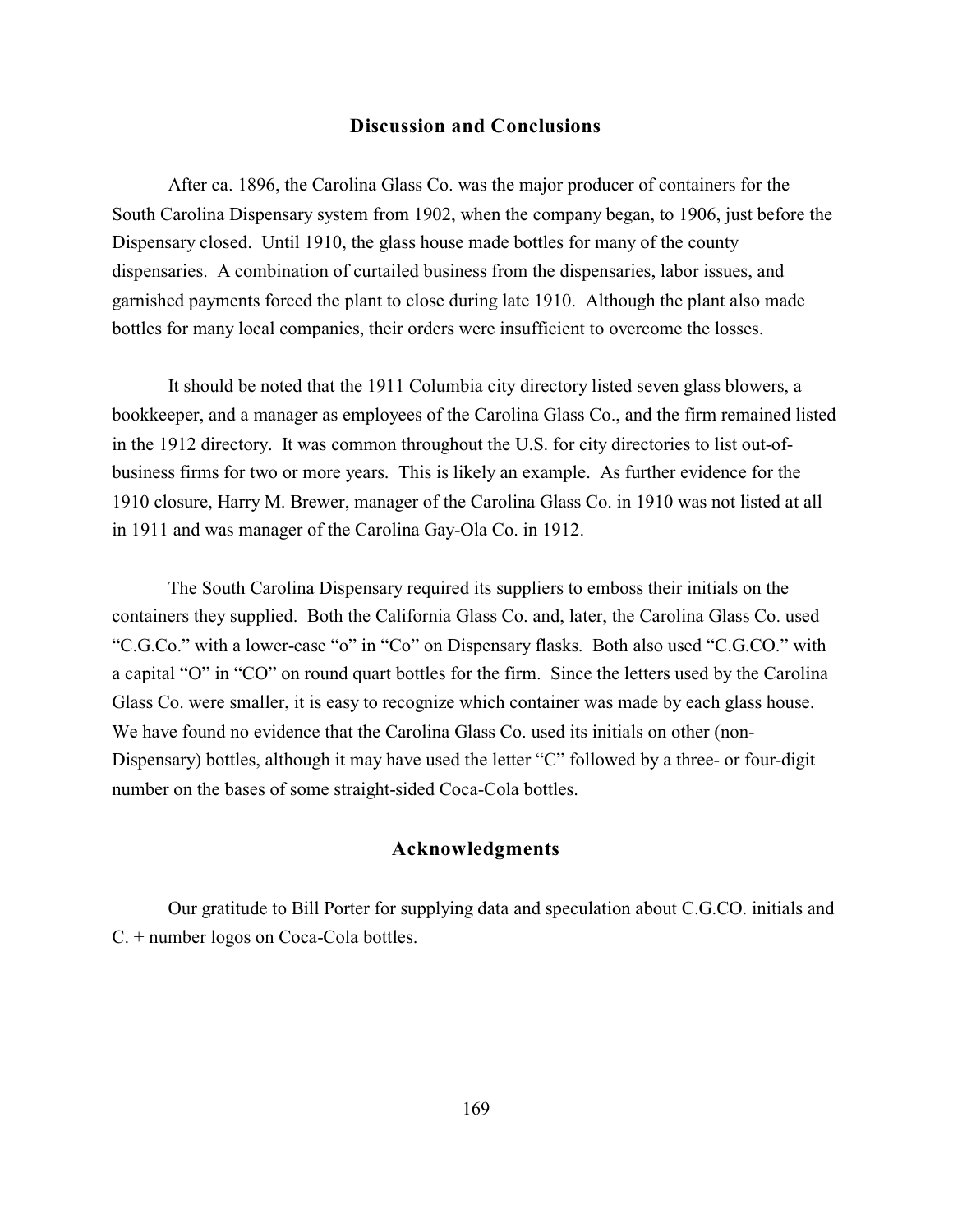#### **Sources**

#### *American Glass Review*

1934 *Glass Factory Yearbook and Directory*. *American Glass Review*, Pittsburgh, Pennsylvania. Includes reprint of the *Glass Trade Directory for 1904*. Commoner Publishing Co., Pittsburgh, Pennsylvania.

#### Ayers, James C.

1995 *Pepsi:Cola Bottles: A Collectors Guide*. RJM Enterprises, Mount Airy, N. C.

2001 *Pepsi:Cola Bottles and More: Collectors Guide Vol. 2*. RJM Enterprises, Claudville, Virginia.

## Committee Appointed to Investigate the Dispensary

1906 *Reports and Resolutions of the General Assembly of the State of South Carolina Regular Session, Commencing January 9, 1906*. Vol. 3. Gonzales and Bryan, State Printers, Columbia, South Carolina.

### Glass Bottle Blowers Association

1910 *The Thirty Fourth Annual Convention of the Glass Bottle Blowers Association of the United States and Canada Held in Atlantic City New Jersey July 11th to 21st 1910*. C.S. McGrath, Camden, New Jersey.

#### Hamer, Fritz

2003 "From Cracked to Perfect Bottles, Laurens Glass Works: 1910-1986." In *Proceedings of the South Carolina Historical Association, 2002*, pp. 25-38. <http://palmettohistory.org/scha/Proceedings2003.pdf>

## Huggins, Phillip Kenneth

1997 *The South Carolina Dispensary: A Bottle Collector's Atlas and History of the System*. Sandlapper Publishing, Orangeburg, South Carolina.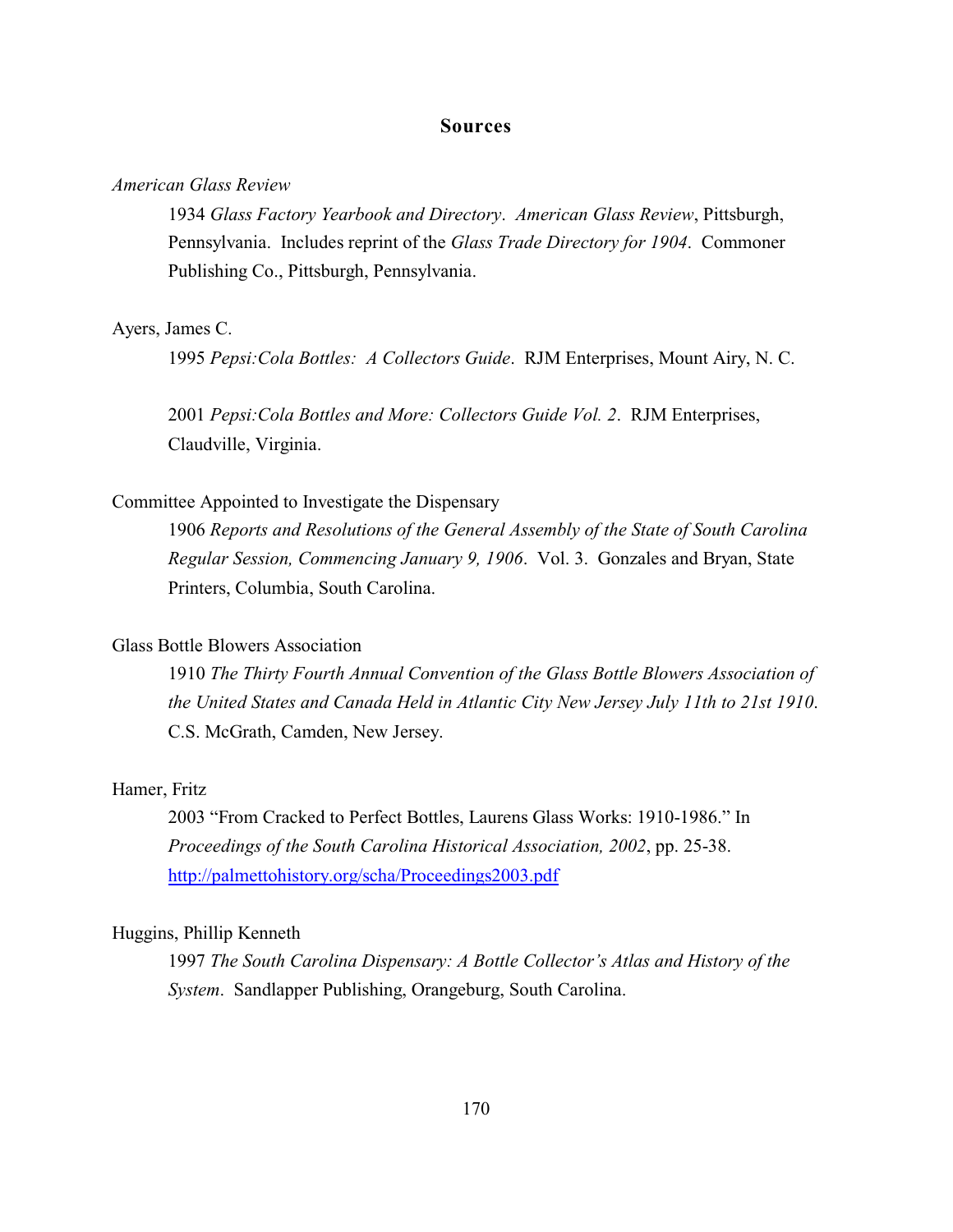#### *Journal of Industrial and Engineering Chemistry*

1913 "The Present Status of the Glass Bottle and Hollow Ware Industries in the United States." *Journal of Industrial and Engineering Chemistry* 5(11):951954.

## Lockhart, Bill and Bill Porter

2010 "The Dating Game: Tracking the Hobble-Skirt Coca-Cola Bottle." *Bottles and Extras* 21(5):46-61.

### *National Glass Budget*

1902 "Complete List of Glass Factories in the United States and Canada." *National Glass Budget* 17(52):11.

1916 "Carolina Glass Co. Loses." *National Glass Budget* 31(43):3. [March 4]

### Porter, Bill

2012 "Dating and Identifying Early Coca-Cola Bottles: Focusing (Mainly) on Georgia and Florida Bottles." *Bottles and Extras* July-August.

### Teal, Harvey S.

2005 "Embossed S.C. Whiskey Bottles & Dispensary Jugs, 1865-1915. In *South Carolina Dispensary & Embossed S.C. Whiskey Bottles & Jugs, 1865-1915*, pp. 67-176. Harvey S. Teal and Rita Foster Wallace. Privately Published, Columbia, South Carolina.

#### Thomas Register of American Manufacturers

1905-1906 *The Buyers' Guide: Thomas' Register of American Manufacturers and First Hands in all Lines*. Thomas Publishing Co., New York.

1907-1908 *Thomas' Register of American Manufacturers and First Hands in all Lines: The Buyers Guide*. Thomas Publishing Co., New York.

1909 *Thomas' Register of American Manufacturers and First Hands in All Lines: A Classified Reference Book for Buyer and Sellers*. Thomas Publishing, New York.